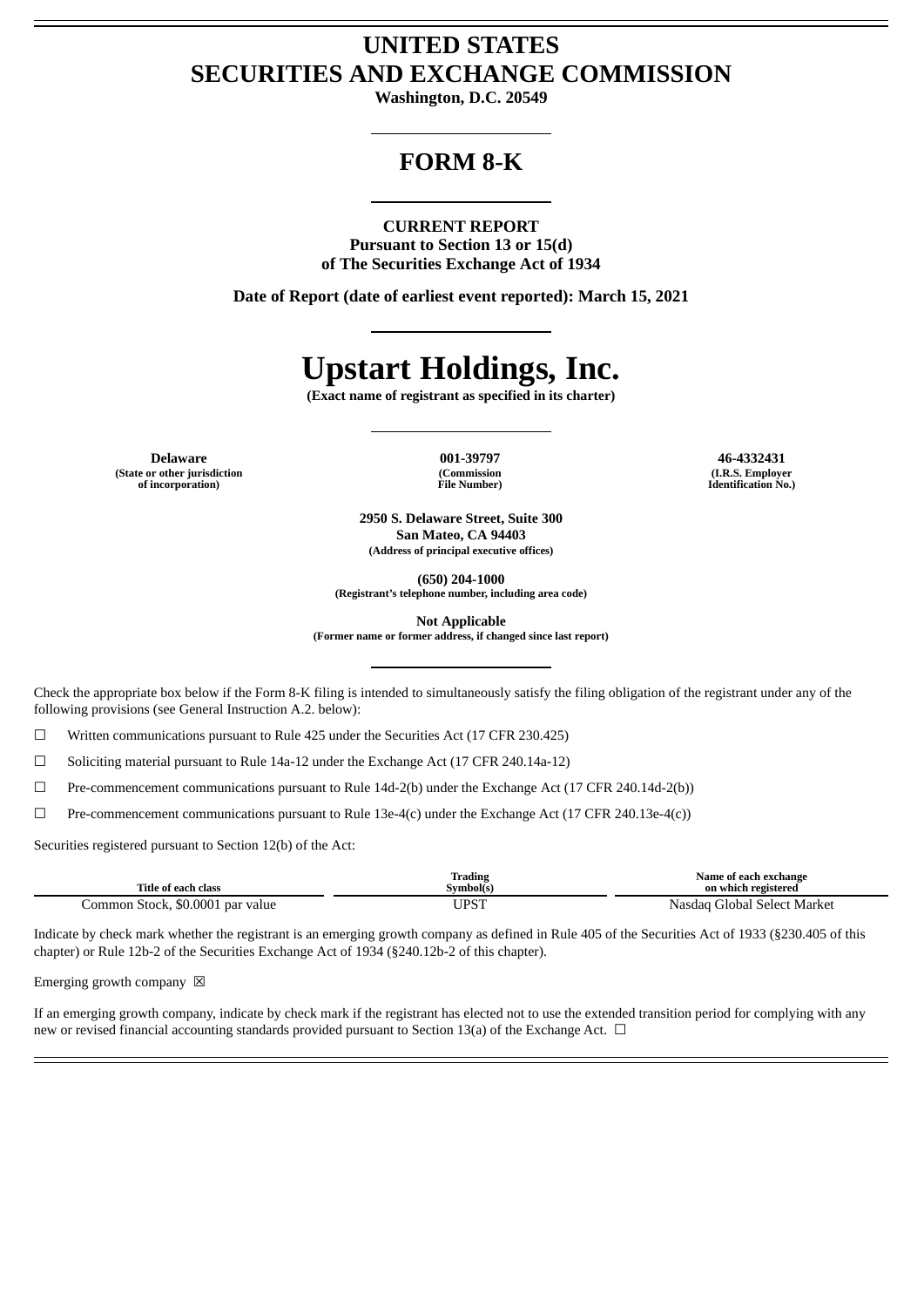#### **Item 2.02 Results of Operations and Financial Condition.**

On March 17, 2021, Upstart Holdings, Inc. ("Upstart") reported financial results for its fiscal fourth quarter and fiscal year ended December 31, 2020. A copy of the press release is attached as Exhibit 99.1 to this report.

The information contained in this Current Report on Form 8-K, including Exhibit 99.1 attached hereto, is furnished and shall not be deemed "filed" for purposes of Section 18 of the Securities Exchange Act of 1934, as amended, or otherwise subject to the liabilities of that section. The information shall not be deemed incorporated by reference into any other filing with the Securities and Exchange Commission made by Upstart regardless of any general incorporation language in such filing, except as shall be expressly set forth by specific reference in such filing.

Upstart is making reference to non-GAAP financial information in both the press release and the conference call. A reconciliation of these non-GAAP financial measures to the comparable GAAP financial measures is contained in the attached press release.

#### Item 5.02 Departure of Directors or Certain Officers; Election of Directors; Appointment of Certain Officers; Compensatory Arrangements of **Certain Officers.**

On March 12, 2021, the Board of Directors (the "Board") of Upstart elected Kerry Whorton Cooper to serve as a Class III director on Upstart's Board, effective as of March 15, 2021.

Ms. Cooper served as President and Chief Operating Officer of Rothy's, a direct to consumer footwear company, from November 2017 to January 2020. Before joining Rothy's, Ms. Cooper was Chief Executive Officer of Choose Energy, a consumer services energy company, from 2013 to 2016. She is currently a director of PG&E Corp., a utility. Ms. Cooper holds a B.S. in Mechanical Engineering from University of Texas at Austin and an M.B.A. from Harvard Business School. Ms. Cooper was selected to serve on our Board because of her extensive experience as an executive in the consumer space.

In accordance with Upstart's Outside Director Compensation Policy (the "Policy"), a copy of which is filed as Exhibit 10.7 to Amendment No. 2 to Upstart's Registration Statement on Form S-1, Ms. Cooper is eligible to receive the standard compensation and equity awards provided to Upstart's non-employee directors for their services pursuant to the Policy.

Upstart will enter into its standard form of indemnification agreement with Ms. Cooper, the form of which is filed as Exhibit 10.1 to Amendment No. 2 to Upstart's Registration Statement on Form S-1. Ms. Cooper has no direct or indirect material interest in any transaction required to be disclosed pursuant to Item 404(a) of Regulation S-K promulgated under the Exchange Act. There are no arrangements or understandings between Ms. Cooper and any other persons pursuant to which Ms. Cooper was appointed a director of Upstart.

#### **Item 9.01 Financial Statements and Exhibits.**

(d) Exhibits

| Exhibit No. | Description                                                         |
|-------------|---------------------------------------------------------------------|
| 99.1        | Press Release issued by Upstart Holdings, Inc. dated March 17, 2021 |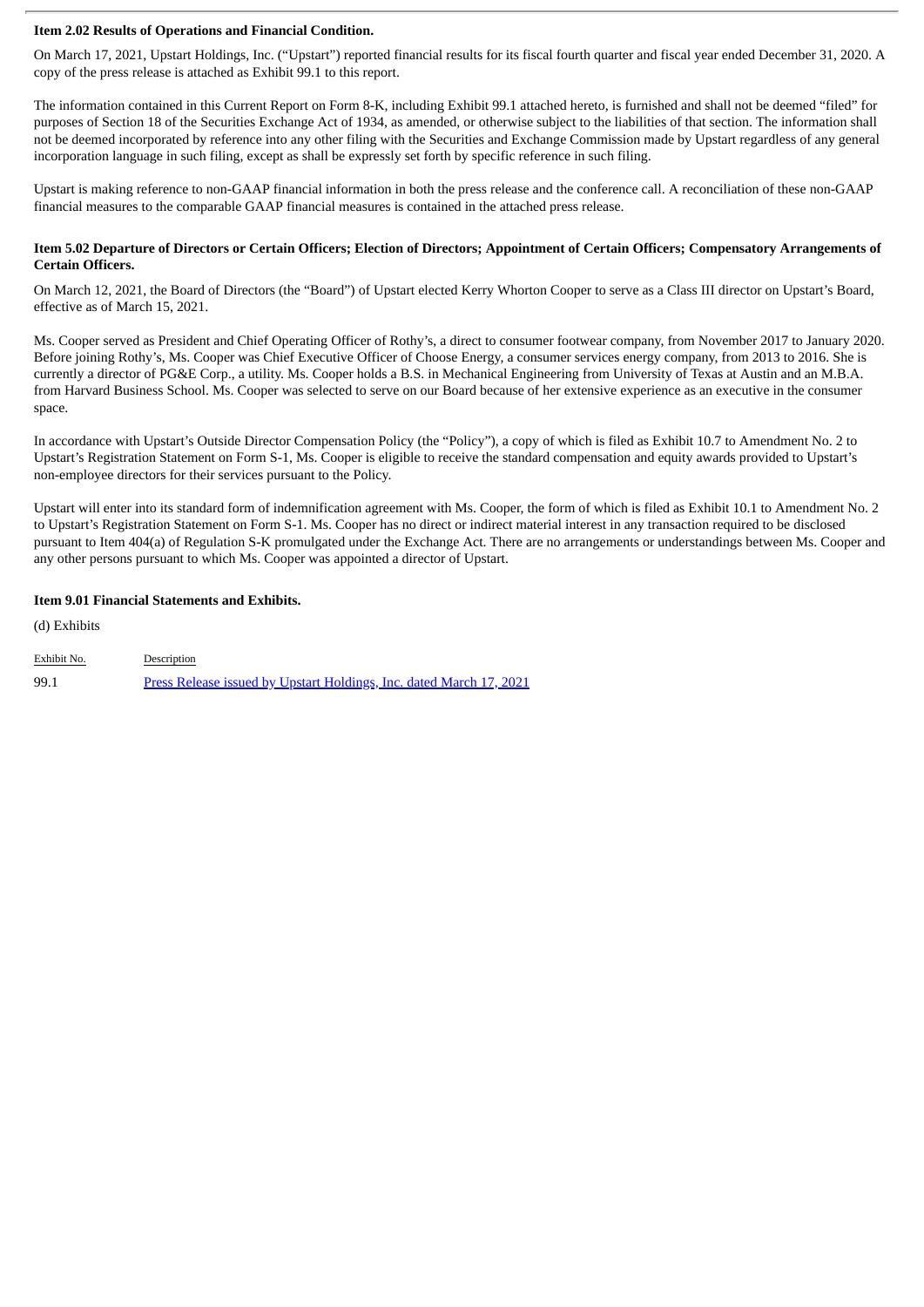**SIGNATURES**

Pursuant to the requirements of the Securities Exchange Act of 1934, as amended, the registrant has duly caused this report to be signed on its behalf by the undersigned hereunto duly authorized.

## **Upstart Holdings, Inc.**

By: /s/ Sanjay Datta

Sanjay Datta *Chief Financial Officer*

Dated: March 17, 2021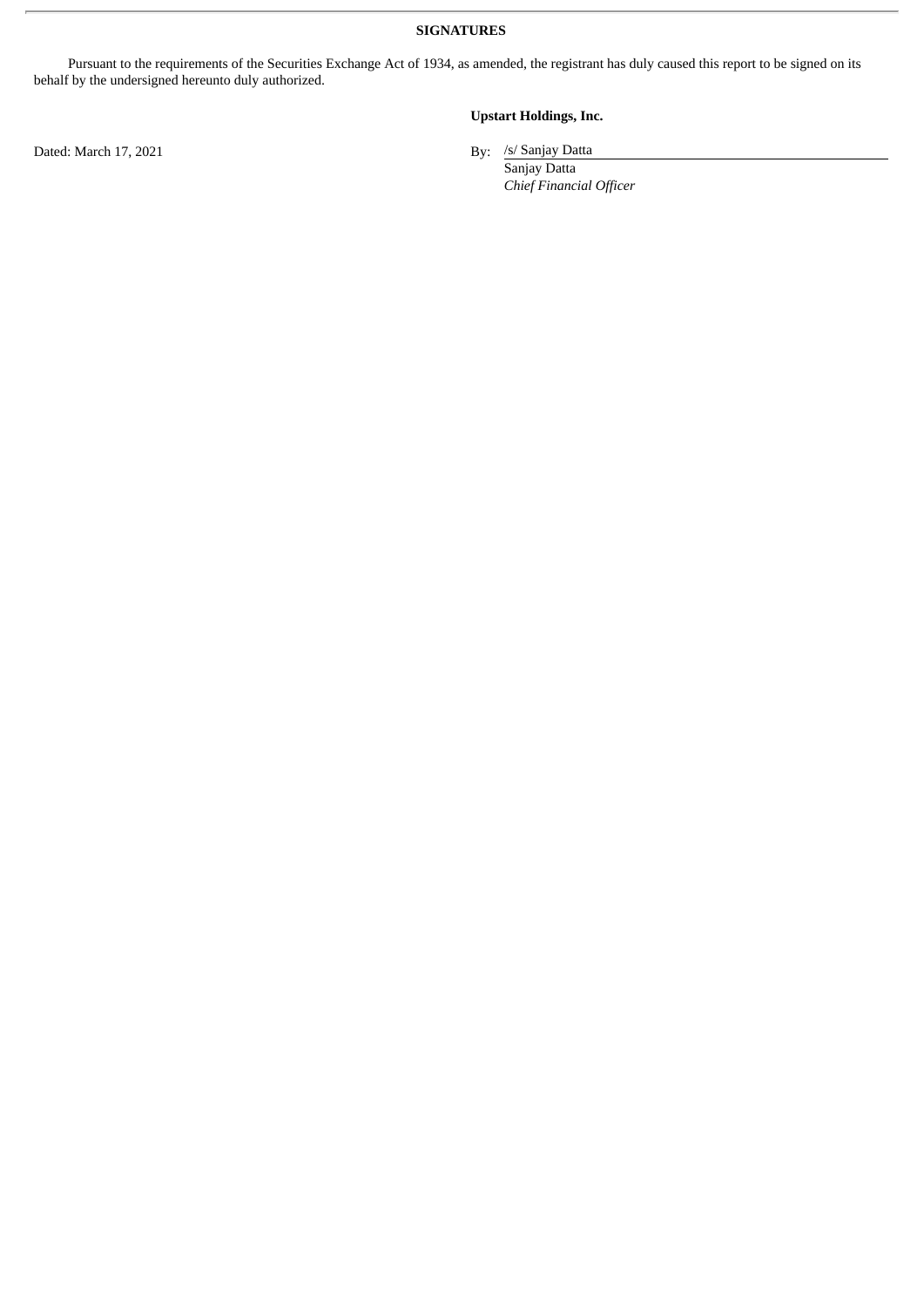#### **Upstart Announces Fourth Quarter 2020 and Fiscal Year 2020 Results**

<span id="page-3-0"></span>**SAN MATEO, Calif. – March 17, 2021 –** Upstart Holdings, Inc. (NASDAQ: UPST), a leading artificial intelligence (AI) lending platform, today announced financial results for its fourth quarter and fiscal year ended December 31, 2020. Upstart will host a conference call and webcast at 1:30 p.m. Pacific Time today. An earnings presentation and link to the webcast are available at ir.upstart.com.

"We're excited to share our financial results for the first time as a public company. Despite the COVID-19 pandemic, we delivered strong growth and profits in Q4 and for the full year 2020. This combination is rare among FinTechs and demonstrates the growing advantages of AI-based lending," said Dave Girouard, CEO of Upstart. He added, "We believe virtually all lending will be powered by AI in the future, and we're in the earliest stages of helping our bank partners successfully navigate that transformation."

Separately, Upstart today announced it has entered into a definitive agreement to acquire Prodigy Software, Inc., a provider of cloud-based automotive retail software. With the acquisition of Prodigy, Upstart will accelerate its efforts to offer AI-enabled auto loans through the tens of thousands of auto dealers nationwide where the majority of auto loans are originated.

#### **Fourth Quarter 2020 Financial Highlights**

- **Revenue.** Total revenue was \$86.7 million, an increase of 39% year-over-year for the fourth quarter. Total revenue from fees was \$84.4 million, an increase of 38% year-over-year.
- **Lending Volume and Conversion Rate.** Bank partners originated 123,396 loans across our platform in the fourth quarter of 2020, up 57% from the same quarter of the prior year. Conversion on rate requests was 17.4% in the fourth quarter of 2020, up from 14.9% in the same quarter of the prior year.
- **Income from Operations**. In the fourth quarter of 2020, income from operations was \$10.4 million, an increase of 196% year-over-year for the fourth quarter.
- **Net Income and EPS.** In the fourth quarter of 2020, GAAP net income was \$1.0 million and adjusted net income was \$5.4 million. Accordingly, GAAP net income per share was \$0.00, and diluted adjusted net income per share was \$0.07 based on the weighted-average common shares outstanding during the period. In the fourth quarter of 2019, GAAP net income was \$6.1 million and adjusted net income was \$7.7 million.
- **Contribution Profit.** Fourth quarter 2020 contribution profit was \$41.4 million with a contribution margin of 49% compared to \$23.4 million in contribution profit and a 38% contribution margin in the fourth quarter of 2019. Contribution profit grew 77% in the fourth quarter of 2020 versus the comparable quarter last year.
- **Adjusted EBITDA.** Fourth quarter adjusted EBITDA was \$15.5 million, which represents a 123% year-over-year increase compared to a fourth quarter 2019 adjusted EBITDA of \$7.0 million. The fourth quarter 2020 adjusted EBITDA margin was 18% of total revenue and the adjusted EBITDA margin was 11% in the fourth quarter of 2019.

#### **Fiscal Year 2020 Financial Highlights**

- **Revenue.** Fiscal year 2020 total revenue was \$233.4 million, an increase of 42% year-over-year. Total revenue from fees was \$228.6 million, an increase of 43% year-over-year.
- **Lending Volume and Conversion Rate.** Bank partners originated 300,379 loans across our platform in 2020, up 40% year-over-year. Conversion on rate requests was 15.2% in 2020, up from 13.1% in the prior year.
- **Income from Operations**. Fiscal year 2020 income from operations was \$11.8 million, an increase of 357% year-over-year.
- **Net Income and EPS.** For the fiscal year 2020, GAAP net income was \$6.0 million and adjusted net income was \$17.5 million. Accordingly, GAAP diluted net income per share was \$0.00, and diluted adjusted net income per share was \$0.23 based on the weightedaverage common shares outstanding during the period. In the fiscal year 2019, GAAP net loss was \$0.5 million and adjusted net income was \$3.3 million.
- **Contribution Profit.** Fiscal year 2020 contribution profit totaled \$105.1 million, or 46% contribution margin, compared to \$48.9 million, or 31% contribution margin in fiscal year 2019. Contribution profit grew 115% year-over-year.
- **Adjusted EBITDA.** Fiscal year 2020 adjusted EBITDA totaled \$31.5 million, which represents a 463% year-over-year increase compared to a fiscal year 2019 adjusted EBITDA of \$5.6 million. The fiscal year 2020 adjusted EBITDA margin was 13% of total revenue, and the adjusted EBITDA margin was 3% in the fiscal year 2019.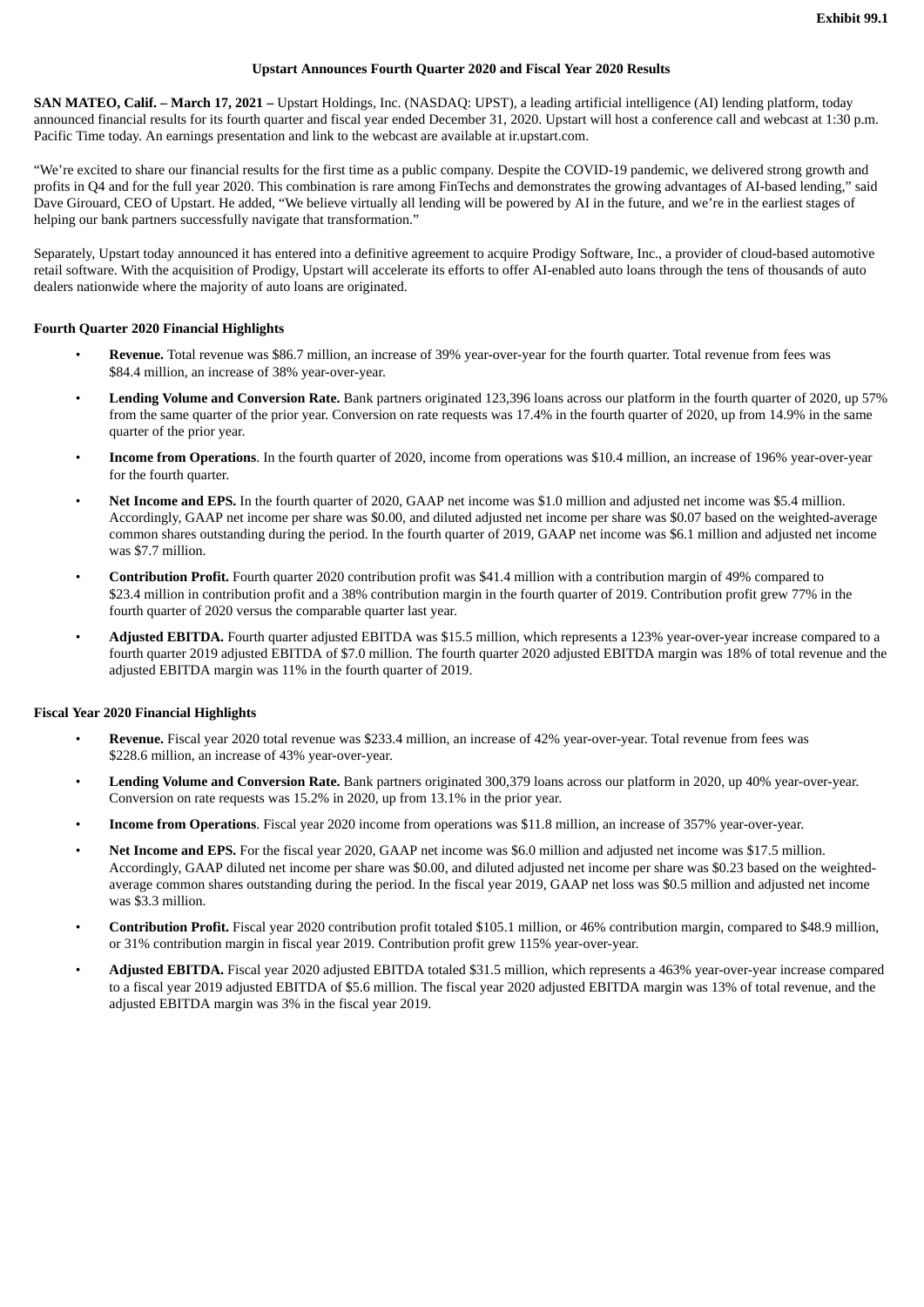### **Financial Outlook**

For the first quarter of 2021, Upstart expects:

- **Revenue** of \$112 to \$118 million
- **Contribution Margin** of approximately 44%
- **Net Income** of \$7.8 to \$8.3 million
- **Adjusted Net Income** of \$13.4 to \$14.2 million
- **Adjusted EBITDA** of \$14.6 to \$15.3 million
- **Basic Weighted-Average Share Count** of approximately 74.3 million shares
- **Diluted Weighted-Average Share Count** of approximately 92.4 million shares

For the 2021 fiscal year, Upstart expects:

- **Revenue** of approximately \$500 million
- **Contribution Margin** of approximately 41%
- **Adjusted EBITDA Margin** of approximately 10%

Upstart has not reconciled the forward-looking non-GAAP measures above to comparable forward-looking GAAP measures because of the potential variability and uncertainty of incurring these costs and expenses in the future. Accordingly, a reconciliation is not available without unreasonable effort.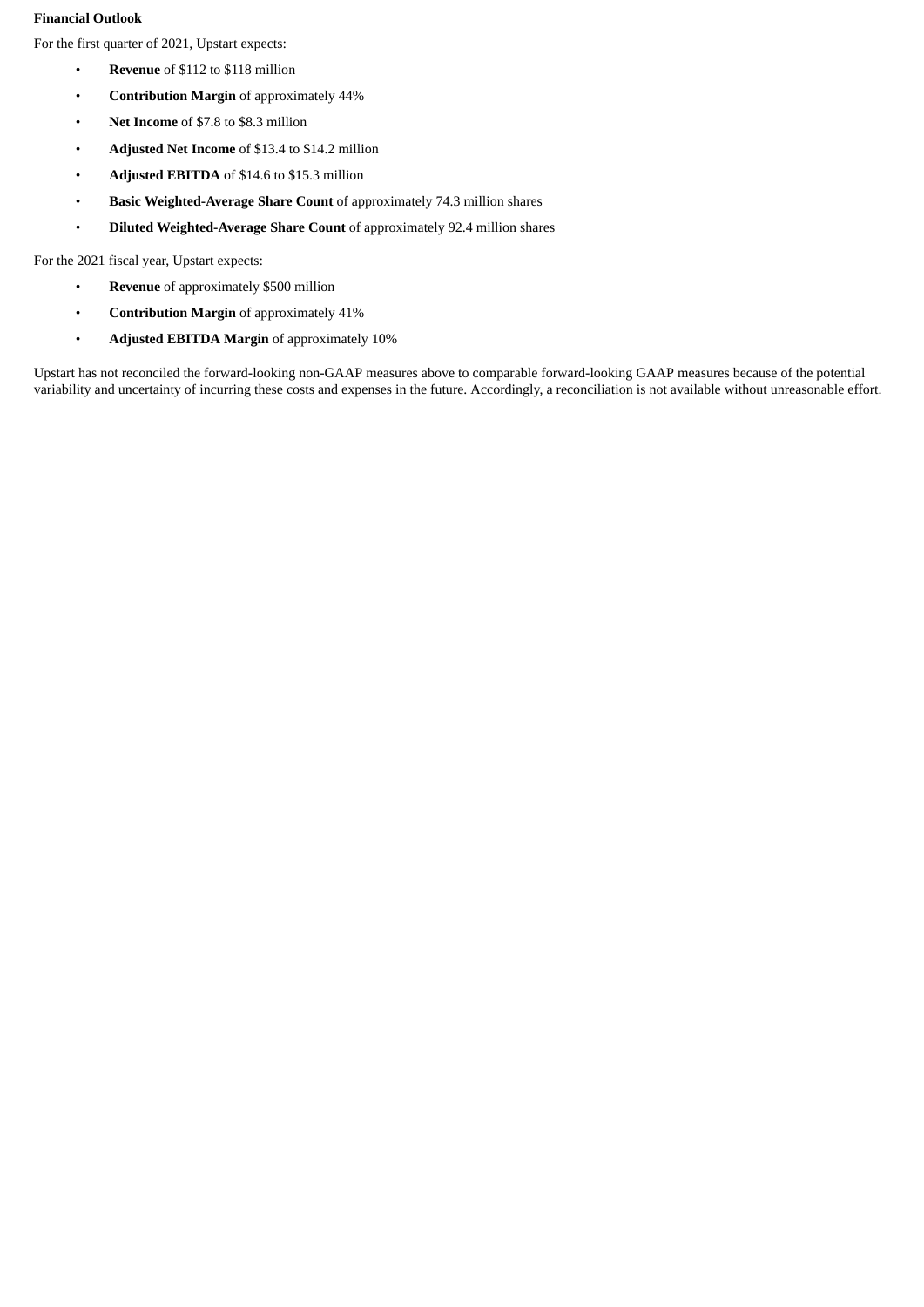#### **Key Operating Metrics and Non-GAAP Financial Measures**

For a description of key operating measures, please see the section titled "Key Operating Metrics" below.

Reconciliations of non-GAAP financial measures to the most directly comparable financial results as determined in accordance with GAAP are included at the end of this press release following the accompanying financial data. For a description of these non-GAAP financial measures, including the reasons management uses each measure, please see the section titled "About Non-GAAP Financial Measures" below.

#### **Conference Call and Webcast**

- **Live Conference Call and Webcast at 1:30 p.m. PT on March 17, 2021.** To access the call in the U.S. and Canada, dial +1 800-437-2398 (code 3352996), and outside of the U.S. and Canada, dial +1 323-289-6576 (code 3352996). A webcast is available at ir.upstart.com.
- **Event Replay.** To replay the call in the U.S. and Canada, dial +1 888-203-1112 (code 3352996), and outside of the U.S. and Canada, dial +1 719-457-0820 (code 3352996). A call replay is available through March 24, 2021. A webcast will be archived at ir.upstart.com.

#### **About Upstart**

Upstart is a leading AI lending platform partnering with banks to expand access to affordable credit. By leveraging Upstart's AI platform, Upstartpowered banks can have higher approval rates and lower loss rates, while simultaneously delivering the exceptional digital-first lending experience their customers demand. More than two-thirds of Upstart loans are approved instantly and are fully automated. Upstart was founded by ex-Googlers in 2012 and is based in San Mateo, California and Columbus, Ohio.

#### **Press**

press@upstart.com

#### **Investors**

ir@upstart.com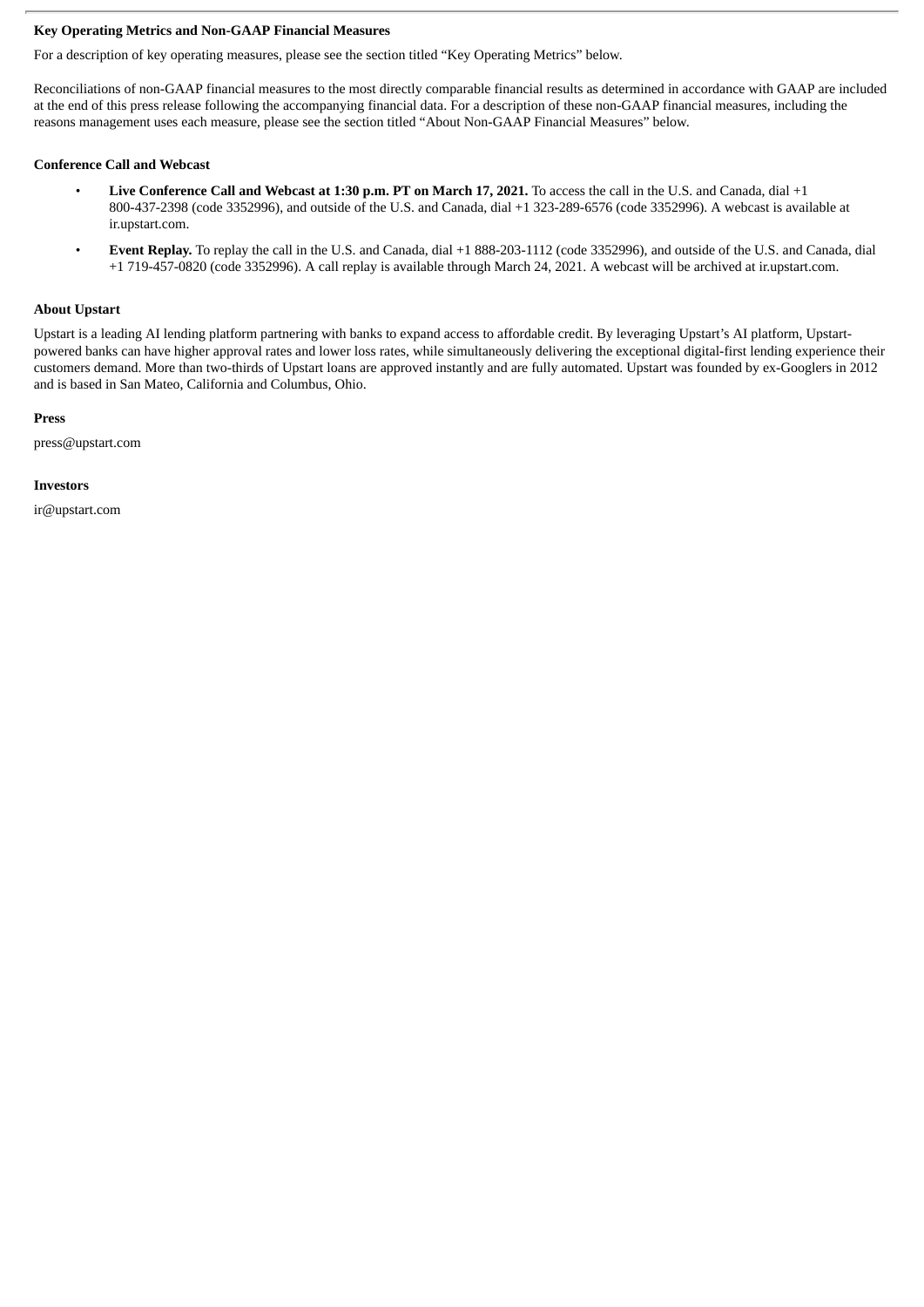#### **Forward-Looking Statements**

This press release contains forward-looking statements, including but not limited to, statements regarding our outlook for the full year and first quarter of 2021 and Upstart's ability to offer AI-enabled auto loans due to its proposed acquisition of Prodigy. You can identify forward-looking statements by the fact that they do not relate strictly to historical or current facts. These statements may include words such as "anticipate", "estimate", "expect", "project", "plan", "project", "intend", "target", "aim", "believe", "may", "will", "should", "could", "can have", "likely" and other words and terms of similar meaning in connection with any discussion of the timing or nature of future operating or financial performance or other events. Forward-looking statements give our current expectations and projections relating to our financial condition; plans; objectives; assumptions; risks; future performance; business; and results of operations, including revenue, net income (loss), adjusted EBITDA, adjusted EBITDA margin, contribution margin, non-GAAP adjusted net income, basic weighted average share count and fully diluted weighted average share count. Neither we nor any other person assumes responsibility for the accuracy and completeness of any of these forward-looking statements. The forward-looking statements included in this press release and on the related teleconference call relate only to events as of the date hereof. Upstart undertakes no obligation to update or revise any forward-looking statement as a result of new information, future events or otherwise, except as otherwise required by law.

All forward-looking statements are subject to risks and uncertainties that may cause actual results to differ materially from those that we expected. More information about factors that could affect our results of operations are described in greater detail in our public filings with the Securities and Exchange Commission, copies of which may be obtained by visiting our investor relations website at www.upstart.com or the SEC's website at www.sec.gov.

#### **Key Operating Metrics**

We review a number of operating metrics, including number of loans transacted and conversion rate, to evaluate our business, measure our performance, identify trends affecting our business, formulate business plans, and make strategic decisions.

We define the number of loans transacted as the transaction volume, measured by number of loans facilitated on our platform, between a borrower and originating bank during the period presented. We believe this metric to be a good proxy for our overall scale and reach as a platform.

We define conversion rate as the number of loans transacted in a period divided by the number of rate inquiries received, which we record when a borrower requests a loan offer on our platform. We track this metric to understand the impact of improvements to the efficiency of our borrower funnel on our overall growth.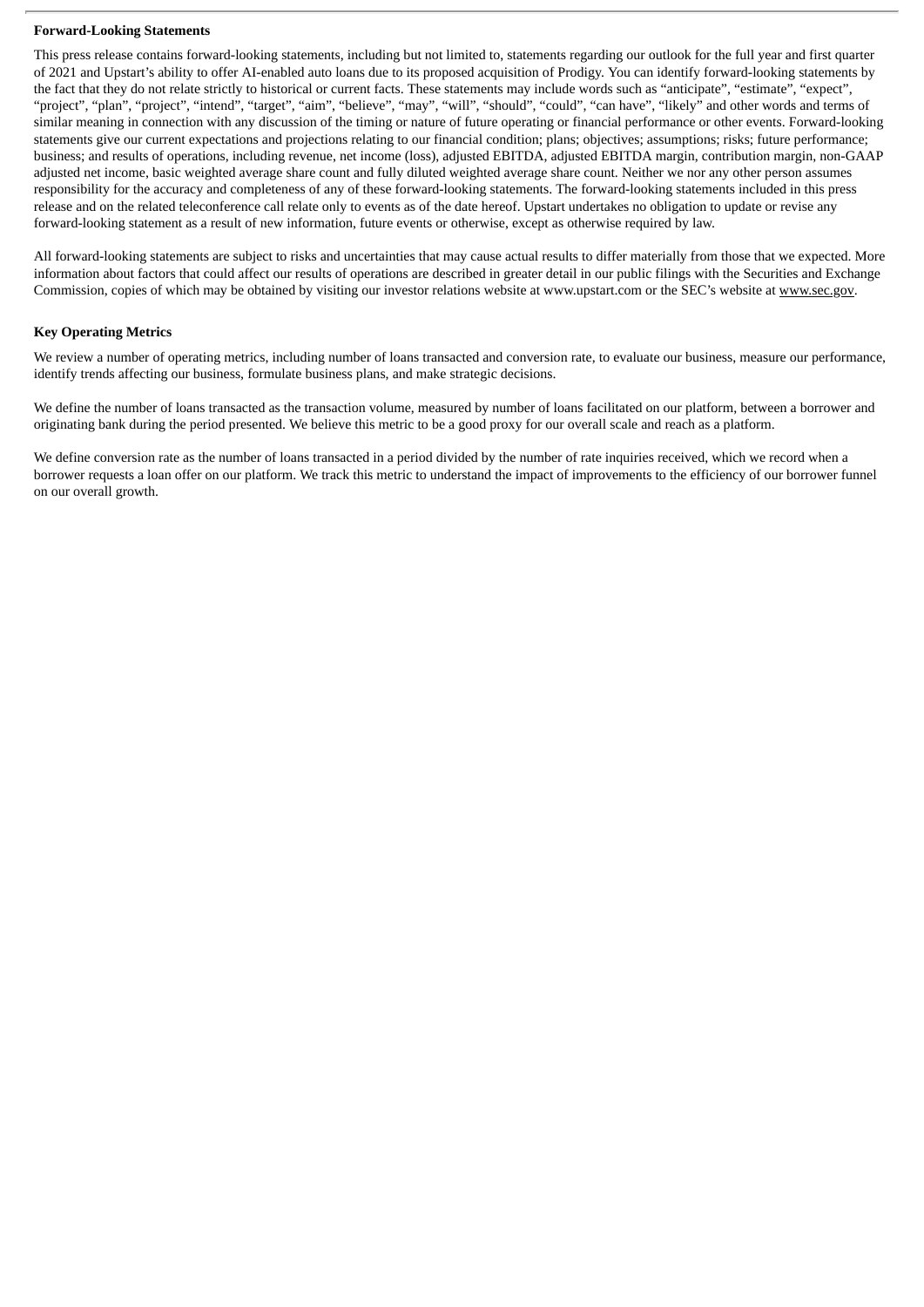#### **About Non-GAAP Financial Measures**

In addition to our results determined in accordance with generally accepted accounting principles in the United States ("GAAP"), we believe the non-GAAP measures of contribution profit (loss), contribution margin, adjusted EBITDA, adjusted EBITDA margin, adjusted net income or loss, and adjusted net income or loss per share are useful in evaluating our operating performance. Certain of these non-GAAP measures exclude stock-based compensation, warrant expenses, depreciation, amortization, and other non-operating expenses. We exclude stock-based compensation and income and expense on warrants and other non-operating expenses because they are non-cash in nature and exclude in order to facilitate comparisons to other companies' results.

We believe non-GAAP information is useful in evaluating the operating results, ongoing operations, and for internal planning and forecasting purposes. We also believe that non-GAAP financial measures provide consistency and comparability with past financial performance and assist investors with comparing Upstart to other companies some of which use similar non-GAAP financial measures to supplement their GAAP results. We believe non-GAAP financial measures are presented for supplemental informational purposes only and should not be considered a substitute for financial information presented in accordance with GAAP and may be different from similarly-titled non-GAAP financial measures used by other companies.

Key limitations of our non-GAAP financial measures include:

- Contribution Profit is not a GAAP financial measure of, nor does it imply, profitability. Even if our revenue exceeds variable expenses over time, we may not be able to achieve or maintain profitability, and the relationship of revenue to variable expenses is not necessarily indicative of future performance;
- Contribution Profit does not reflect all of our variable expenses and involves some judgment and discretion around what costs vary directly with loan volume. Other companies that present contribution profit calculate it differently and, therefore, similarly titled measures presented by other companies may not be directly comparable to ours;
- Although depreciation expense is a non-cash charge, the assets being depreciated may have to be replaced in the future, and Adjusted EBITDA does not reflect cash capital expenditure requirements for such replacements or for new capital expenditure requirements;
- Adjusted EBITDA excludes stock-based compensation expense, which has been, and will continue to be for the foreseeable future, a significant recurring expense for our business and an important part of our compensation strategy;
- Adjusted EBITDA does not reflect: (1) changes in, or cash requirements for, our working capital needs; (2) interest expense, or the cash requirements necessary to service interest or principal payments on our debt, which reduces cash available to us; or (3) tax payments that may represent a reduction in cash available to us;
- The expenses and other items that we exclude in our calculation of Adjusted EBITDA may differ from the expenses and other items, if any, that other companies may exclude from Adjusted EBITDA when they report their operating results.

Reconciliation tables of the most comparable GAAP financial measures to the non-GAAP financial measures are used in this press release.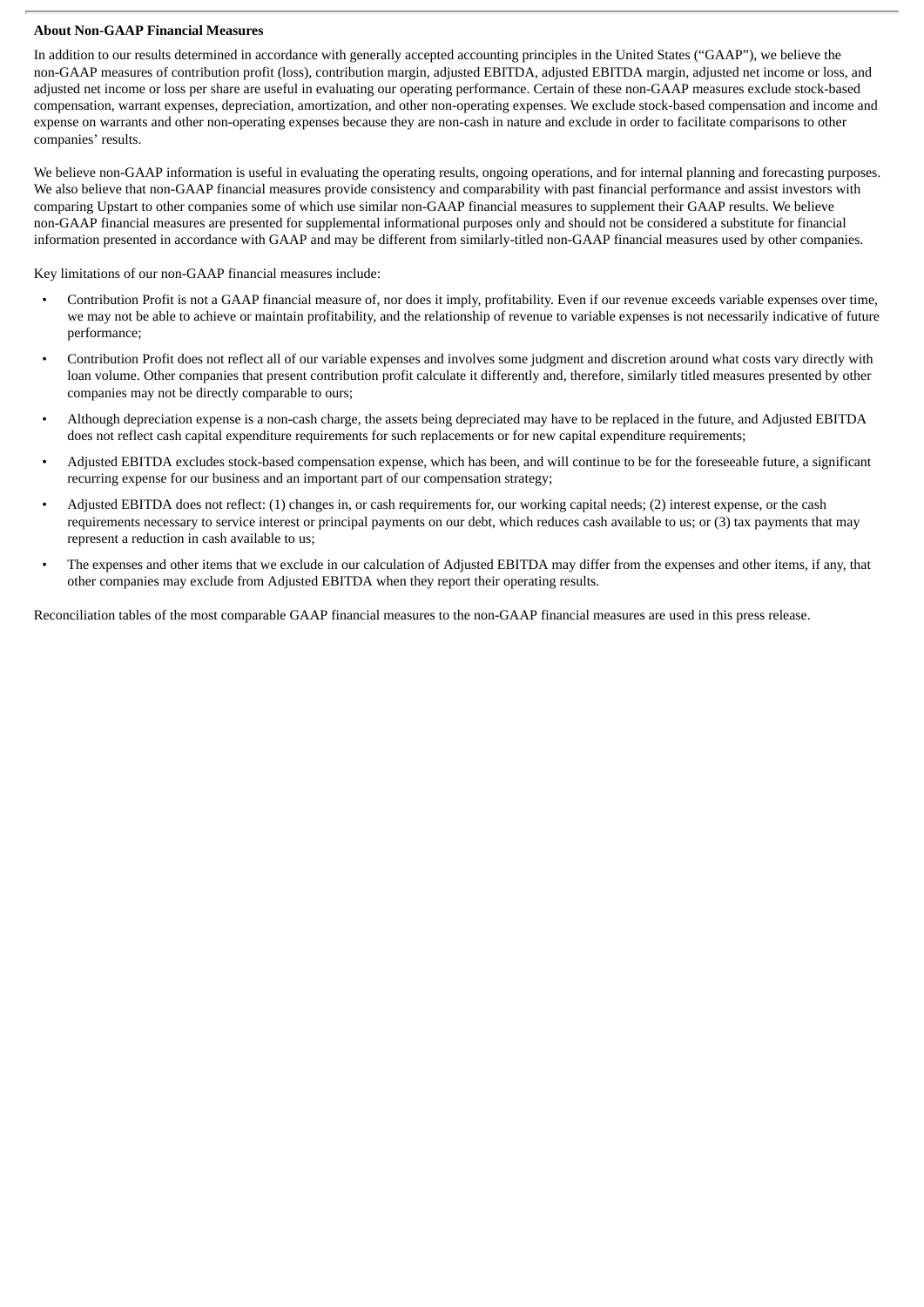#### **UPSTART HOLDINGS, INC. CONSOLIDATED BALANCE SHEETS (In Thousands, Except Share and Per Share Data) (Unaudited)**

|                                                                                                                          | December 31, |           |
|--------------------------------------------------------------------------------------------------------------------------|--------------|-----------|
| <b>Assets</b>                                                                                                            | 2019         | 2020      |
| Cash                                                                                                                     |              |           |
|                                                                                                                          | \$44,389     | \$250,819 |
| <b>Restricted cash</b>                                                                                                   | 35,678       | 60,514    |
| Loans (at fair value)                                                                                                    | 232,305      | 78,460    |
| Notes receivable and residual certificates (at fair value)                                                               | 34,116       | 19,074    |
| Property, equipment, and software, net                                                                                   | 6,030        | 10,032    |
| Operating lease right of use assets                                                                                      | 16,190       | 18,310    |
| Other assets (includes \$4,725 and \$6,831 at fair value as of December 31, 2019 and 2020, respectively)                 | 24,754       | 40,046    |
| <b>Total assets</b>                                                                                                      | \$393,462    | \$477,255 |
| Liabilities, Convertible Preferred Stock, and Stockholders' Equity (Deficit)                                             |              |           |
| Liabilities:                                                                                                             |              |           |
| Accounts payable                                                                                                         | \$<br>6,559  | \$13,775  |
| Payable to investors                                                                                                     | 19,620       | 45,501    |
| Borrowings                                                                                                               | 118,609      | 62,626    |
| Payable to securitization note holders and residual certificate holders (includes \$89,672 and \$0 at fair value and     |              |           |
| \$41,343 and \$0 to related parties as of December 31, 2019 and 2020, respectively)                                      | 96,107       |           |
| Accrued expenses and other liabilities (includes \$12,446 and \$9,530 at fair value as of December 31, 2019 and 2020,    |              |           |
| respectively)                                                                                                            | 34,648       | 35,669    |
| <b>Operating lease liabilities</b>                                                                                       | 17,061       | 19,432    |
| <b>Total liabilities</b>                                                                                                 | 292,604      | 177,003   |
| Commitments and contingencies                                                                                            |              |           |
| Convertible preferred stock \$0.0001 par value; 53,927,657 and 70,000,000 shares authorized as of December 31, 2019 and  |              |           |
| 2020, respectively; aggregate liquidation preference of \$166,257 and \$0 as of December 31, 2019 and 2020 respectively; |              |           |
| 47,349,577 and 0 shares issued and outstanding as of December 31, 2019 and 2020, respectively                            | 162,546      |           |
| Stockholders' equity (deficit):                                                                                          |              |           |
| Common stock, \$0.0001 par value; 90,000,000 and 700,000,000 shares authorized as of December 31, 2019 and 2020,         |              |           |
| respectively; 14,561,398 and 73,314,026 shares issued and outstanding as of December 31, 2019 and 2020                   |              |           |
| respectively                                                                                                             | 2            | 7         |
| Additional paid-in capital                                                                                               | 12,489       | 369,467   |
| Accumulated deficit                                                                                                      | (75,205)     | (69, 222) |
| Total Upstart Holdings, Inc. stockholders' equity (deficit)                                                              | (62, 714)    | 300,252   |
| Noncontrolling interests                                                                                                 | 1,026        |           |
| Total stockholders' equity (deficit)                                                                                     | (61, 688)    | 300,252   |
| Total liabilities, convertible preferred stock, and stockholders' equity (deficit)                                       | \$393,462    | \$477,255 |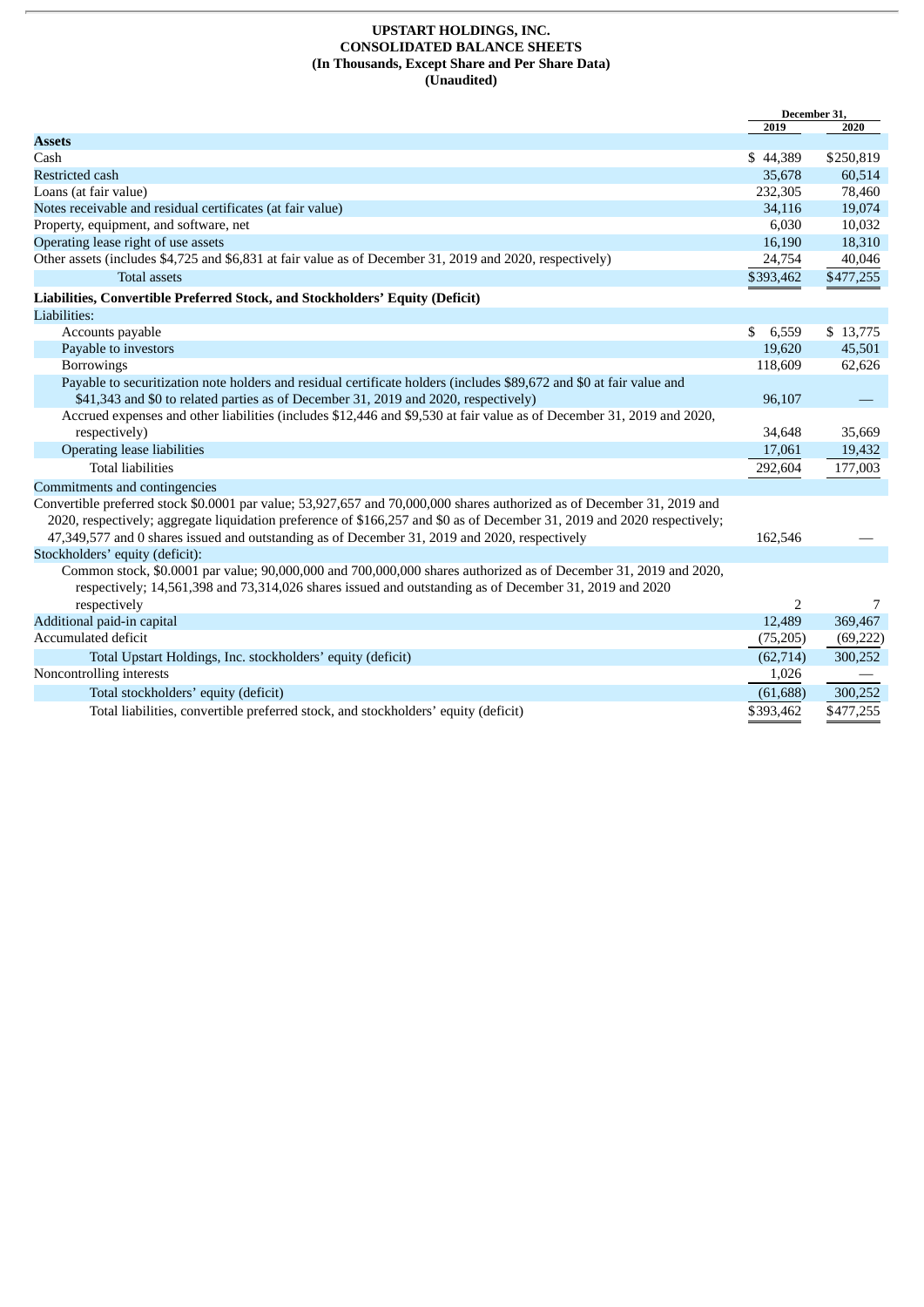## **UPSTART HOLDINGS, INC. CONSOLIDATED STATEMENTS OF OPERATIONS and COMPREHENSIVE INCOME (LOSS) (In Thousands, Except Share and Per Share Amounts)**

**(Unaudited)**

|                                                                                                                                                              | <b>Three Months Ended</b><br>December 31, |            |    | <b>Year Ended</b><br>December 31. |              |            |    |            |  |  |  |  |  |  |  |         |  |       |
|--------------------------------------------------------------------------------------------------------------------------------------------------------------|-------------------------------------------|------------|----|-----------------------------------|--------------|------------|----|------------|--|--|--|--|--|--|--|---------|--|-------|
|                                                                                                                                                              |                                           | 2019       |    | 2020                              |              | 2019       |    | 2020       |  |  |  |  |  |  |  |         |  |       |
| Revenue:                                                                                                                                                     |                                           |            |    |                                   |              |            |    |            |  |  |  |  |  |  |  |         |  |       |
| Revenue from fees, net                                                                                                                                       | \$                                        | 61,148     | \$ | 84,421                            | \$           | 159,847    | \$ | 228,600    |  |  |  |  |  |  |  |         |  |       |
| Interest income and fair value adjustments, net (includes \$703, \$0, \$2,963,<br>and \$1,014 from related parties expense and \$1,804, \$0, \$7,400, and of |                                           |            |    |                                   |              |            |    |            |  |  |  |  |  |  |  |         |  |       |
| related parties fair value adjustments for the three months ended                                                                                            |                                           |            |    |                                   |              |            |    |            |  |  |  |  |  |  |  |         |  |       |
| December 31, 2019 and 2020, and years ended December 31, 2019 and                                                                                            |                                           |            |    |                                   |              |            |    |            |  |  |  |  |  |  |  |         |  |       |
| 2020, respectively                                                                                                                                           |                                           | 1,424      |    | 2,289                             |              | 4,342      |    | 4,816      |  |  |  |  |  |  |  |         |  |       |
| Total revenue                                                                                                                                                |                                           | 62,572     |    | 86,710                            |              | 164,189    |    | 233,416    |  |  |  |  |  |  |  |         |  |       |
| Operating expenses:                                                                                                                                          |                                           |            |    |                                   |              |            |    |            |  |  |  |  |  |  |  |         |  |       |
| Sales and marketing                                                                                                                                          |                                           | 31,939     |    | 34,546                            |              | 93,175     |    | 99,659     |  |  |  |  |  |  |  |         |  |       |
| <b>Customer operations</b>                                                                                                                                   |                                           | 8,354      |    | 12,789                            |              | 24,947     |    | 37,581     |  |  |  |  |  |  |  |         |  |       |
| Engineering and product development                                                                                                                          |                                           | 7,297      |    | 14,151                            |              | 18,777     |    | 38,802     |  |  |  |  |  |  |  |         |  |       |
| General, administrative, and other                                                                                                                           |                                           | 11,466     |    | 14,831                            |              | 31,865     |    | 45,609     |  |  |  |  |  |  |  |         |  |       |
| Total operating expenses                                                                                                                                     |                                           | 59,056     |    | 76,317                            |              | 168,764    |    | 221,651    |  |  |  |  |  |  |  |         |  |       |
| Income (loss) from operations                                                                                                                                |                                           | 3,516      |    | 10,393                            |              | (4,575)    |    | 11,765     |  |  |  |  |  |  |  |         |  |       |
| Other income                                                                                                                                                 |                                           | 204        |    | 52                                |              | 1,036      |    | 5,549      |  |  |  |  |  |  |  |         |  |       |
| Income (expense) on warrants and other non-operating expenses, net                                                                                           |                                           | 1,219      |    | (9,047)                           |              | (1, 407)   |    | (11, 364)  |  |  |  |  |  |  |  |         |  |       |
| Net income (loss) before income taxes                                                                                                                        |                                           | 4,939      |    | 1,398                             |              | (4,946)    |    | 5,950      |  |  |  |  |  |  |  |         |  |       |
| Provision for income taxes                                                                                                                                   |                                           | 74         |    | 371                               |              | 74         |    | 371        |  |  |  |  |  |  |  |         |  |       |
| Net income (loss) before attribution to noncontrolling interests                                                                                             |                                           | 4,865      |    | 1,027                             |              | (5,020)    |    | 5,579      |  |  |  |  |  |  |  |         |  |       |
| Net loss attributable to noncontrolling interests                                                                                                            |                                           | (1, 186)   |    |                                   |              |            |    |            |  |  |  |  |  |  |  | (4,554) |  | (404) |
| Net income (loss) attributable to Upstart Holdings, Inc. common stockholders                                                                                 | \$                                        | 6,051      | \$ | 1,027                             | \$           | (466)      | \$ | 5,983      |  |  |  |  |  |  |  |         |  |       |
| Net income (loss) per share attributable to Upstart Holdings, Inc. common                                                                                    |                                           |            |    |                                   |              |            |    |            |  |  |  |  |  |  |  |         |  |       |
| stockholders, basic                                                                                                                                          | \$                                        | 0.06       | \$ |                                   | $\mathbb{S}$ | (0.03)     | \$ |            |  |  |  |  |  |  |  |         |  |       |
| Net income (loss) per share attributable to Upstart Holdings, Inc. common                                                                                    |                                           |            |    |                                   |              |            |    |            |  |  |  |  |  |  |  |         |  |       |
| stockholders, diluted                                                                                                                                        | \$                                        | 0.05       | \$ |                                   | \$           | (0.03)     | \$ |            |  |  |  |  |  |  |  |         |  |       |
| Weighted-average number of shares outstanding used in computing net income<br>(loss) per share attributable to Upstart Holdings, Inc. common stockholders,   |                                           |            |    |                                   |              |            |    |            |  |  |  |  |  |  |  |         |  |       |
| basic                                                                                                                                                        | 14,401,927<br>26,001,856                  |            |    | 14,335,611                        |              | 17,513,670 |    |            |  |  |  |  |  |  |  |         |  |       |
| Weighted-average number of shares outstanding used in computing net income                                                                                   |                                           |            |    |                                   |              |            |    |            |  |  |  |  |  |  |  |         |  |       |
| (loss) per share attributable to Upstart Holdings, Inc. common stockholders,                                                                                 |                                           |            |    |                                   |              |            |    |            |  |  |  |  |  |  |  |         |  |       |
| diluted                                                                                                                                                      |                                           | 24,978,484 |    | 26,001,856                        |              | 14,335,611 |    | 17,513,670 |  |  |  |  |  |  |  |         |  |       |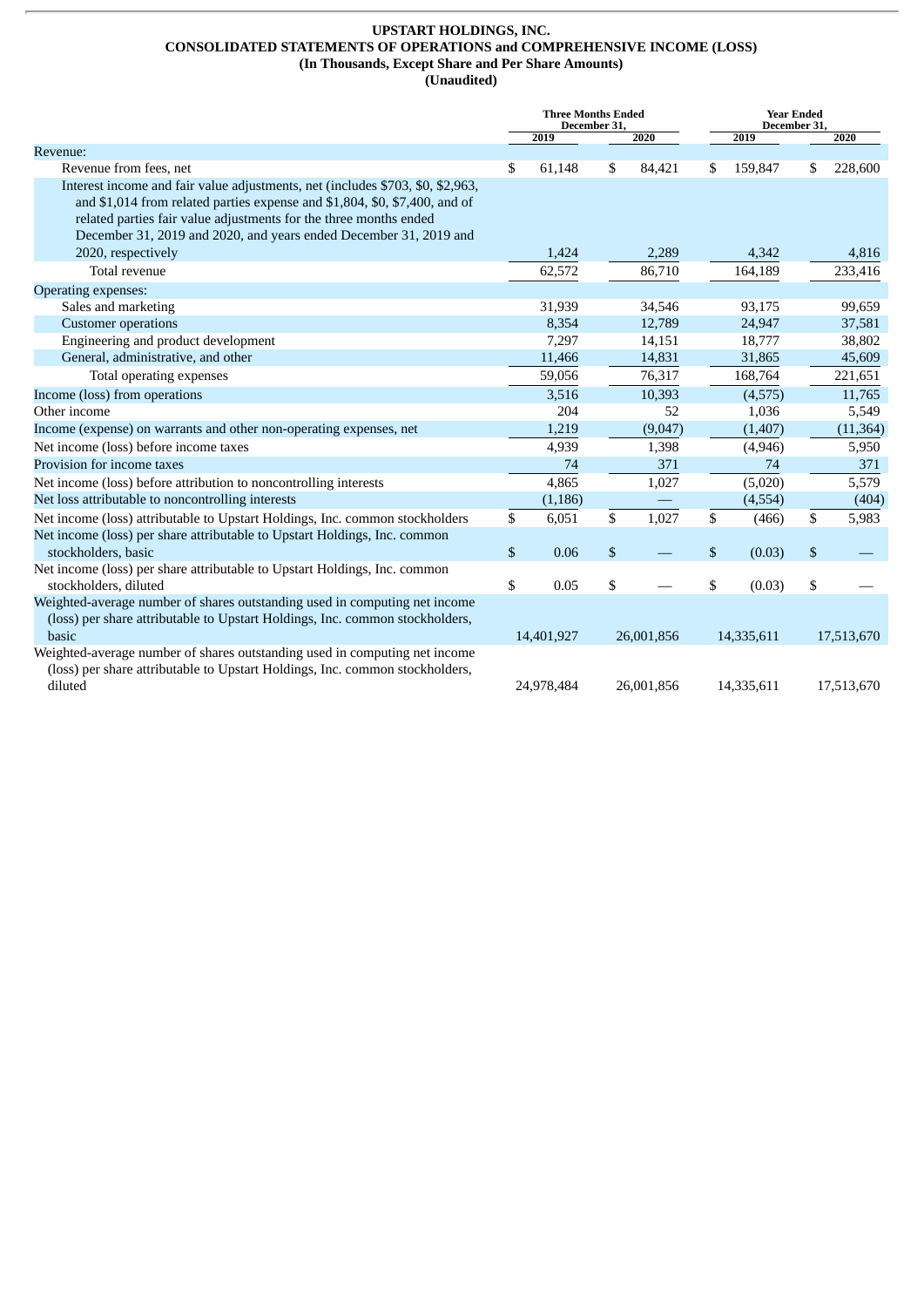#### **UPSTART HOLDINGS, INC. CONSOLIDATED STATEMENTS OF CASH FLOWS (In Thousands) (Unaudited)**

|                                                                                                            | <b>Year Ended December 31,</b> |             |
|------------------------------------------------------------------------------------------------------------|--------------------------------|-------------|
|                                                                                                            | 2019                           | 2020        |
| <b>Cash flows from operating activities</b>                                                                |                                |             |
| Net income (loss) before attribution to noncontrolling interests                                           | \$<br>(5,020)                  | \$<br>5,579 |
| Adjustments to reconcile net income (loss) to net cash provided by operating activities:                   |                                |             |
| Change in fair value of financial instruments (includes (\$7,400) and (\$4,238) to related parties for the |                                |             |
| years ended December 31, 2019 and 2020, respectively)                                                      | 34,716                         | 29,049      |
| Stock-based compensation                                                                                   | 3,806                          | 11,513      |
| Loss (gain) on loan servicing arrangements and sale of noncontrolling interests, net                       | 856                            | (1,530)     |
| Depreciation and amortization                                                                              | 774                            | 2,278       |
| Incentive share expense                                                                                    |                                | 787         |
| Noncash interest expense                                                                                   | 74                             | 73          |
| Gain on repurchased and retired convertible preferred stock warrants                                       | (3,657)                        |             |
| Net changes in operating assets and liabilities:                                                           |                                |             |
| Purchase of loans for immediate resale to investors                                                        | (1,779,180)                    | (2,540,948) |
| Proceeds from immediate resale of loans to investors                                                       | 1,779,180                      | 2,540,948   |
| Purchase of loans held-for-sale                                                                            |                                | (116, 127)  |
| Principal payments received for loans held-for-sale                                                        |                                | 18,218      |
| Net proceeds from sale of loans held-for-sale                                                              |                                | 47,604      |
| Other assets                                                                                               | (11, 957)                      | (13, 186)   |
| Operating lease liability and right-of-use asset                                                           | 871                            | 251         |
| Accounts payable                                                                                           | 3,613                          | 7,033       |
| Payable to investors                                                                                       | (14, 875)                      | 19,446      |
| Accrued expenses and other liabilities                                                                     | 22,381                         | 4,709       |
| Net cash provided by operating activities                                                                  | 31,582                         | 15,697      |
| <b>Cash flows from investing activities</b>                                                                |                                |             |
| Principal payments received for loans held by consolidated securitizations                                 | 158,921                        | 24,018      |
| Net proceeds from sale of loans held-for-investment                                                        | 100,678                        | 97,340      |
| Principal payments received for loans held-for-investment                                                  | 48,124                         | 15,758      |
| Principal payments received for notes receivable and repayments of residual certificates                   | 8,760                          | 14,665      |
| Purchase of loans held-for-investment                                                                      | (265, 286)                     | (9,655)     |
| Purchase of notes receivable and residual certificates                                                     | (485)                          | (4)         |
| Purchase of property and equipment                                                                         | (4,004)                        | (1, 355)    |
| Capitalized software costs                                                                                 | (1,275)                        | (4,250)     |
| Net cash provided by investing activities                                                                  | 45,433                         | 136,517     |
| <b>Cash flows from financing activities</b>                                                                |                                |             |
| Proceeds from initial public offering, net of underwriting discounts and offering                          |                                | 159,488     |
| Payments made on securitization notes and certificates (includes \$3,262 and \$0 paid to related parties   |                                |             |
| for the years ended December 31, 2019 and 2020, respectively)                                              | (176, 742)                     | (26, 126)   |
| Repayments of borrowings                                                                                   | (109, 939)                     | (148, 113)  |
|                                                                                                            |                                |             |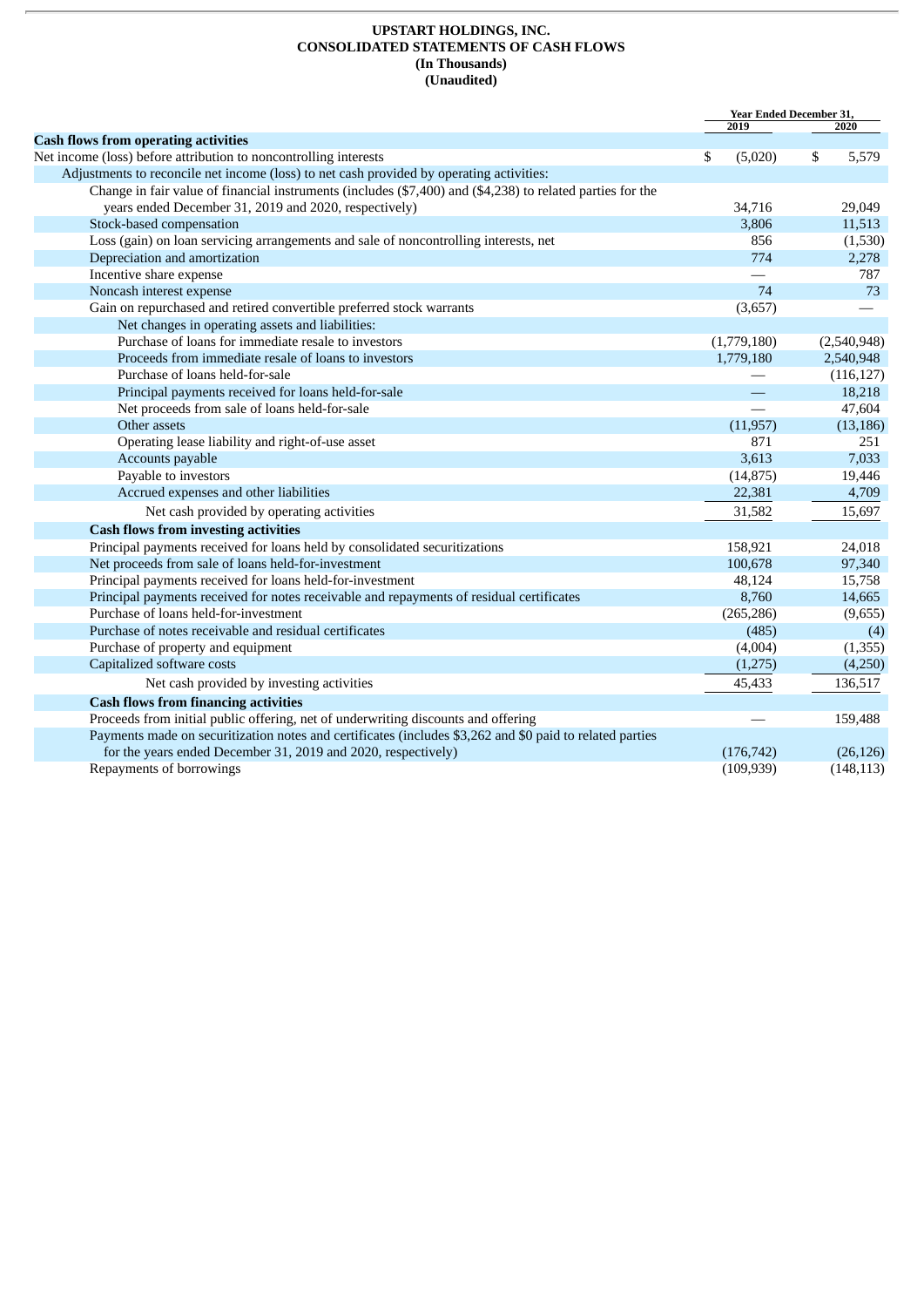#### **UPSTART HOLDINGS, INC. CONSOLIDATED STATEMENTS OF CASH FLOWS (In Thousands) (Unaudited)**

|                                                                                                    | <b>Year Ended December 31,</b> |             |
|----------------------------------------------------------------------------------------------------|--------------------------------|-------------|
| Repayments of notes payable                                                                        | 2019<br>(22, 637)              | 2020        |
| Distributions made to noncontrolling interests                                                     | (4,960)                        | (622)       |
| Repurchase and retirement of convertible preferred stock warrants                                  | (1,426)                        |             |
| Repurchase and retirement of convertible preferred stock                                           | (661)                          |             |
| Proceeds from borrowings                                                                           | 153,491                        | 92,057      |
| Proceeds from issuance of notes payable                                                            | 39,863                         |             |
| Proceeds from issuance of convertible preferred stock, net of issuance costs                       | 1,912                          |             |
| Proceeds from exercise of convertible preferred stock warrants                                     | 1,631                          | 6           |
| Proceeds from exercise of stock options                                                            | 278                            | 2,362       |
| Net cash (used in) provided by financing activities                                                | (119, 190)                     | 79,052      |
| Net increase (decrease) in cash and restricted cash                                                | (42, 175)                      | 231,266     |
| <b>Cash and restricted cash</b>                                                                    |                                |             |
| Beginning of year                                                                                  | 122,242                        | 80,067      |
| End of year                                                                                        | \$80,067                       | \$311,333   |
| Supplemental disclosures of cash flow information                                                  |                                |             |
| Cash paid for interest                                                                             | 26,871<br>\$                   | 8,028<br>\$ |
| Cash paid for amounts included in the measurement of lease liabilities                             | 1,905                          | 4,158       |
| Supplemental disclosures of non-cash operating activities                                          |                                |             |
| Total right-of-use assets capitalized                                                              | 16,190<br>\$                   | 5,506<br>\$ |
| Supplemental disclosures of non-cash investing and financing activities                            |                                |             |
| Reclassification of common stock warrant liability related to cashless exercise                    | \$                             | \$<br>2,971 |
| Reclassification of preferred stock warrant liability related to cash exercise                     |                                | 12,177      |
| Reclassification of common stock warrant liability to equity upon termination of repurchase option |                                | 2,945       |
| Derecognition of loans held-for-investment in consolidated VIE                                     | 154,864                        | 57,222      |
| Derecognition of payable to securitization note holders and residual certificate holders           | 80,825                         | 58,017      |
| Derecognition of notes payable held in consolidated VIE                                            | 69,419                         |             |
| Securities retained under unconsolidated securitization transactions                               | 31,160                         |             |
| Transfer of notes receivable and residual certificate on deconsolidation of VIE                    | 3,699                          |             |
| Capitalized stock-based compensation expense                                                       |                                | 492         |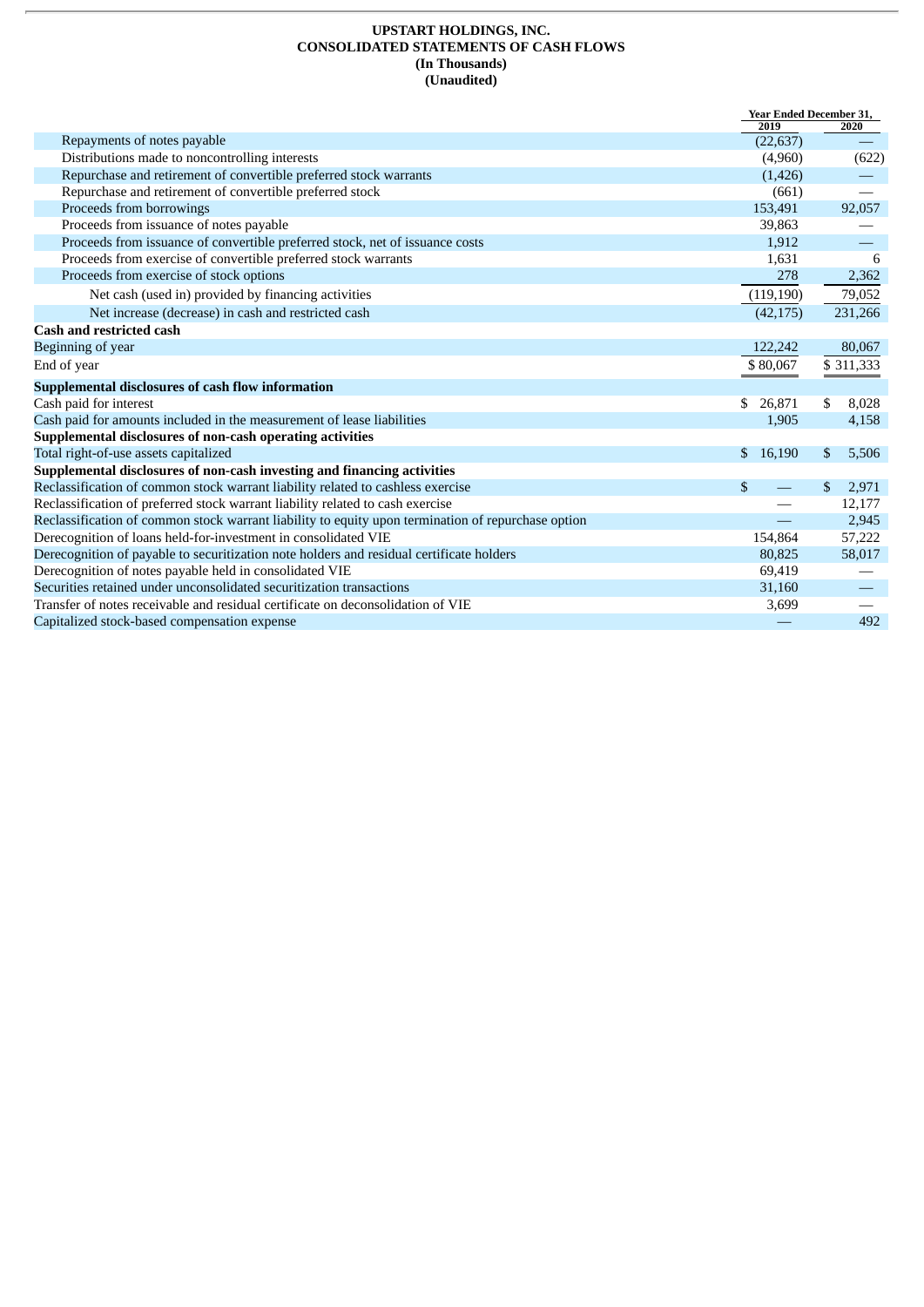#### **UPSTART HOLDINGS, INC. RECONCILIATION OF GAAP TO NON-GAAP FINANCIAL MEASURES (In Thousands, Except Share and Per Share Amounts) (Unaudited)**

|                                                                          | <b>Three Months Ended</b><br>December 31, |          |           | <b>Year Ended</b><br>December 31, |
|--------------------------------------------------------------------------|-------------------------------------------|----------|-----------|-----------------------------------|
|                                                                          | 2019                                      | 2020     | 2019      | 2020                              |
| Income (loss) from operations                                            | \$3,516                                   | \$10,393 | \$(4,575) | 11,765<br>ж                       |
| sales and marketing, net of borrower acquisition $costs(1)$              | 1,133                                     | 2,308    | 3,606     | 7,959                             |
| Customer operations, net of borrower verification and servicing costs(2) | 1,390                                     | 1,996    | 3,609     | 5,769                             |
| Engineering and product development                                      | 7.297                                     | 14.151   | 18,777    | 38,802                            |
| General, administrative, and other                                       | 11,466                                    | 14,831   | 31,865    | 45,609                            |
| Interest income and fair value adjustments, net                          | (1,424)                                   | (2,289)  | (4, 342)  | (4,816)                           |
| <b>Contribution Profit</b>                                               | \$23,378                                  | \$41,390 | \$48,940  | \$105,088                         |
| Contribution Margin(3)                                                   | 38%                                       | 49%      | 31%       | 46%                               |

(1) Borrower acquisition costs were \$30.8 million, \$32.2 million, \$89.6 million, and \$91.7 million for the three months ended December 31, 2019 and 2020 and years ended December 31, 2019 and 2020, respectively. Borrower acquisition costs consist of our sales and marketing expenses adjusted to exclude costs not directly attributable to attracting a new borrower, such as payroll-related expenses for our business development and marketing teams, as well as other operational, brand awareness and marketing activities.

(2) Borrower verification and servicing costs were \$7.0 million, \$10.8 million, \$21.3 million and \$31.8 million for the three months ended December 31, 2019 and 2020 and years ended December 31, 2019 and 2020, respectively. Borrower verification and servicing costs consist of payroll and other personnel-related expenses for personnel engaged in loan onboarding, verification and servicing, as well as servicing system costs. It excludes payroll and personnel-related expenses and stock-based compensation for certain members of our customer operations team whose work is not directly attributable to onboarding and servicing loans.

(3) Contribution Margin is calculated as Contribution Profit divided by revenue from fees, net for the relevant period.